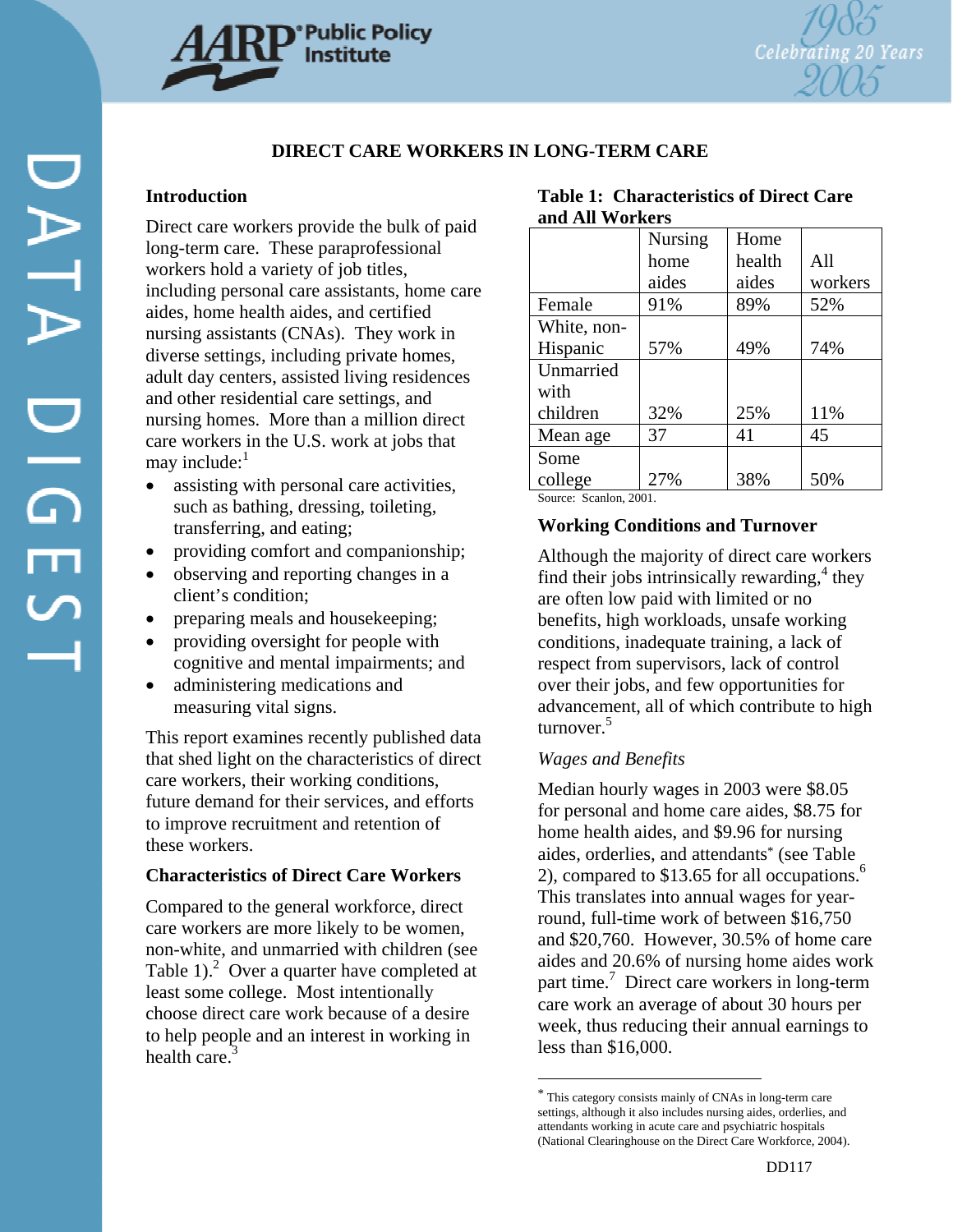|                                | 2003 Median | Annual Wage,   | Annual Wage, |
|--------------------------------|-------------|----------------|--------------|
| <b>Job Category</b>            | Hourly Wage | Full-Time Work | 30 hrs/week  |
| Personal & Home Care Aides     | \$8.05      | \$16,750       | \$12,558     |
| Home Health Aides              | \$8.75      | \$18,200       | \$13,650     |
| Nursing Aides, Orderlies, $\&$ |             |                |              |
| Attendants                     | \$9.96      | \$20,760       | \$15,538     |

**Table 2: Wages of Direct Care Workers** 

Source: BLS, November 2003 wage data. Note: Annual wages for full-time work were calculated by multiplying median hourly wages times 40 hours a week times 52 weeks a year. Annual wages for 30 hours a week were calculated by multiplying the median hourly wage times 30 hours per week times 52 weeks per year.

From 1997 to 1999, just 45% of nursing home aides and 34% of home health aides had pensions provided by their employers. $8<sup>8</sup>$ Similar proportions (43% of nursing home aides and 30% of home care aides) received health insurance through their employers, and another 18% of nursing home aides and 24% of home care aides were insured through Medicaid or other public programs. The remaining 40% of nursing home aides and 45% of home care aides were uninsured.

## *Workplace Injuries*

Direct care work has one of the highest workplace injury rates of any occupation. In 2003, there were 10.1 workplace injuries or illnesses per 100 full-time workers in nursing and residential care facilities, compared to 6.8 per 100 workers in the construction industry and 5.0 per 100 workers in all private workplaces.<sup>9</sup>

# *Training*

Direct care workers typically receive little or no formal training before starting their jobs. Federal law requires CNAs and home health aides in Medicaid- and Medicare-certified nursing homes and home health agencies to complete a minimum of 75 hours, or about two weeks, of training and pass an exam. Aides may work for up to four months before completing their training. As of 2002, 26 states required more than the minimum federal requirements.<sup>10</sup> Minimum training requirements in these states ranged from 76 hours to 175 hours. In assisted

living, training requirements vary by state; the most common amount of required training is between one and 16 hours.<sup>11</sup> A few states also have training requirements for other categories of direct care workers.<sup>12</sup>

# *Vacancies and Turnover*

In a 2003 survey of 44 states, respondents from 35 states (80%) said that direct care vacancies were a serious issue in their states. $^{13}$  Eight states did not consider vacancies to be a serious problem, and one state did not answer the question.

Estimates of worker turnover rates vary widely, because various studies use different methodologies for calculating turnover. Annual turnover rates for nursing home workers ranged from 39% to 98% in 2003 in the six states that collected such data.<sup>14</sup>

For assisted living, a 2001 national study found average turnover rates of 40% for personal care workers, 39% for CNAs, 30% for universal workers, and 38% for medication aides.<sup>15</sup>

Some other studies have found much higher turnover rates. For example, in a 2002 Wisconsin study, turnover among direct care workers ranged from 77% to 164% in assisted living, from 99% to 127% in nursing homes, and from 25% to 50% in home health agencies.<sup>16</sup> In a 2002 North Carolina study, turnover rates were 115% for adult care homes, 95% for nursing homes, and 37% for home care agencies.<sup>17</sup>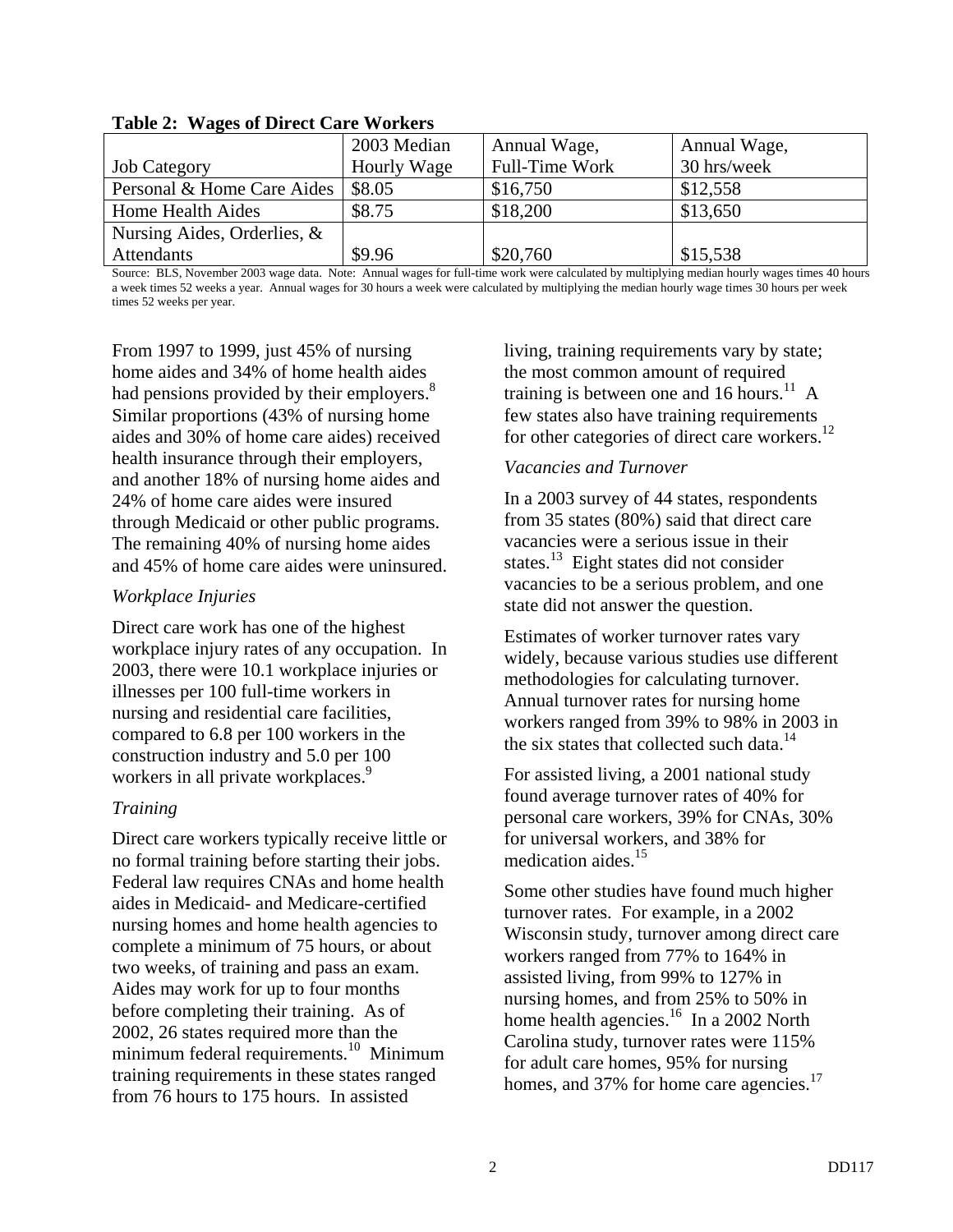High turnover rates and high staff vacancy rates have negative consequences for consumers, providers, and workers. For consumers, high turnover and understaffing lead to inadequate and unsafe care, poorer quality of life, and reduced access to services.18 For providers, the *direct cost* of turnover (the costs of separation, vacancy, replacement, training, and increased worker injuries) is estimated to be at least \$2,500 per separated employee.<sup>19</sup> Turnover may also entail important *indirect costs* for providers, such as costs associated with lost productivity, reduced service quality, and deterioration in employee morale. For workers, high turnover rates and high workloads can mean increased risk of onthe-job injuries, more stress and frustration, and less opportunity for training and mentoring, all of which can further increase turnover.<sup>20</sup>

#### **Future Demand for Direct Care Workers**

Between 2002 and 2012, the number of direct care jobs is projected to increase at a much higher rate than employment in the overall labor market (see Table 3). $^{21}$ Demand is expected to be especially high for workers in home and community settings, because of consumer preference for and increased public funding for home- and community-based services,  $^{22}$  as well as favorable socioeconomic and demographic trends that will lead to a more consumerdriven market.<sup>23</sup>

Finding workers to fill these job openings will be challenging. Although future demand cannot be predicted with certainty, demographic trends indicate a growing gap between the number of people likely to need care and the number of people who are most likely to provide it.<sup>24</sup> Between 2000 and 2030, the U.S. population age 85 and older—those most likely to need personal care services—is projected to more than double, from 4.3 million to 8.9 million.<sup>25</sup> Meanwhile, the traditional caregiving

population—women age 20–54—is projected to increase by just 9% during this time.

| <b>Table 3: Projected Increase in Direct</b> |  |
|----------------------------------------------|--|
| Care and All Jobs, 2002–2012                 |  |

|                 | # of jobs $(1,000s)$ | $\frac{0}{0}$ |        |
|-----------------|----------------------|---------------|--------|
|                 | 2002                 | 2012          | change |
| Home health     |                      |               |        |
| aides           | 580                  | 859           | 48%    |
| Nursing aides,  |                      |               |        |
| orderlies, &    |                      |               |        |
| attendants      | 1,375                | 1,718         | 25%    |
| Personal &      |                      |               |        |
| home care       |                      |               |        |
| aides           | 608                  | 854           | 41%    |
| All direct care |                      |               |        |
| jobs            | 2,563                | 3,431         | 34%    |
| All             |                      |               |        |
| occupations     | 144,014              | 165,319       | 15%    |

Sources: Hecker, 2004; National Clearinghouse on the Direct Care Workforce, 2004.

## **Efforts to Recruit and Retain Direct Care Workers**

Examples of federal efforts to recruit and retain direct care workers include funding demonstration projects to make health insurance coverage available to direct care workers; funding development of educational materials and training and mentoring programs; creating a pilot "career lattice" apprenticeship program for CNAs; and designing the National Survey of Direct Care Workers.<sup>26</sup>

State efforts include higher Medicaid reimbursements designated for wages or benefits (wage or benefit "pass-throughs"), home ownership opportunities for workers, enhanced training opportunities, and media campaigns promoting direct care careers. $27$ 

Providers have also made a number of efforts to improve staff satisfaction and retention. Examples in nursing homes include mentoring programs, involvement of staff in decision making, and flexible work schedules.<sup>28</sup> Managers report that these practices have improved staff satisfaction